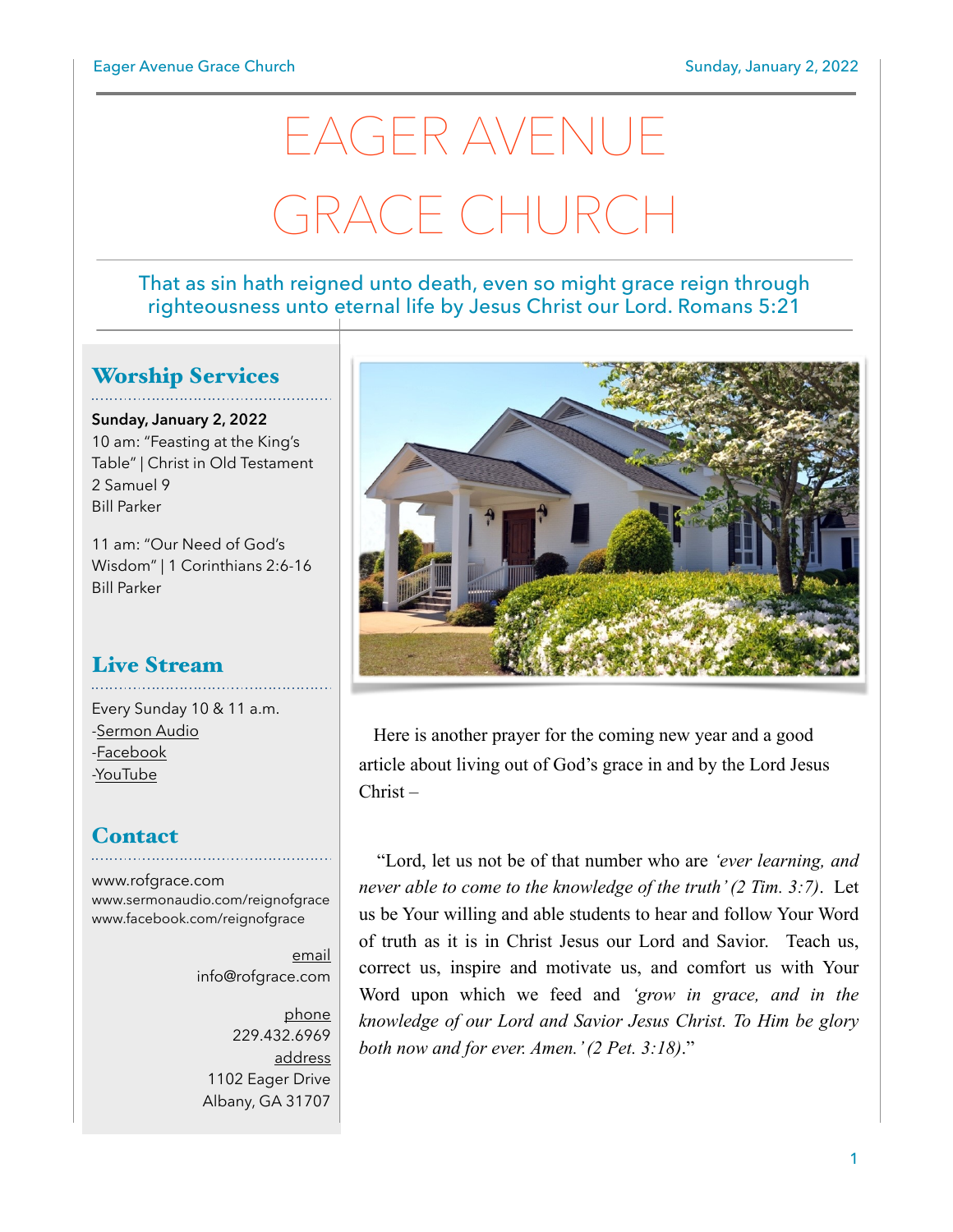Everything around us is changing and fast passing away! Nothing appears settled or secure! The old year has fled and has told its tale; a new year begins today and will introduce mercies and trials, comforts and distresses, darkness and light. Who can tell what is folded up in the bosom of this year? But our God wisely conceals this from our view, and whatever may be our anticipations or forebodings, the Lord meets us on the threshold of this year and assures us that *"Jesus Christ is the same yesterday and today and forever!"* This is our encouragement, beloved friends. —Copied

## The Truth About Morality and Sincerity

 As sinners saved by God's grace in Christ and blessed with ALL spiritual blessings in Christ, we ought to strive to be moral and sincere in all things we say and do for the glory of God in Christ. We also ought to encourage and promote morality among those who are yet lost and unregenerate, knowing that it is better for us to live in a society where people seek to be law-abiding and charitable towards one another rather than one where people are criminal and totally selfish. But here is the most important truth that we as God's witnesses on earth must try to make clear. Our morality and sincerity do not make up or contribute to our righteousness before God. This accomplishment and distinction go only to Christ, the Lord our Righteousness. We agree with King David who described *"the blessedness of the man, unto whom God imputeth righteousness without works" (Rom. 4:6)*. Also, our morality and sincerity cannot give us spiritual life or purify our hearts before God. Only God can create within His people a clean heart, a heart purified by the Spirit's application of the blood of Christ through God-given faith in Him *(Ezek. 36:26-27; John 1:12-13)*. Man by nature thinks that if he sincerely tries to do his best, he will be right with God and enter heaven's glory. But the reality is that no amount of morality as judged by men and no degree of sincerity can accomplish what Christ alone has done for and in His people in salvation. It is all of God's grace based upon Christ's obedience unto death. And when it comes to God's judgment, all who appear before Him and plead their morality and sincerity as recommending them to God will be sadly astonished to hear Him *"profess unto them, I never knew you: depart from Me, ye that work iniquity" (Matt. 7:23)*. The truth about man's natural morality and sincerity is that, in his natural depravity (spiritual death and unbelief), all that he does that appears to be moral and sincere in man's sight is sin, iniquity and dead works in God's sight. The same state of the pastor Bill Parker

## Learning to Live in and by Christ

When the Holy Spirit takes of the things of Christ and preaches them to the heart, oh, what a sweet peace follows! For the believer then finds himself saved from all the miseries of sin and entitled by grace to all the blessings of eternal glory. Being thus persuaded of his safety in believing in the sin-atoning blood of our Great High Priest, the Holy Spirit then teaches him how to live upon Christ and how to make use of Christ's fullness. Our comforting walk heavenward depends on our learning this lesson. For Christ does not give us a stock of grace and expect us to improve it by being faithful. No, no, that is not His way. Our souls must depend upon Him just as our bodies do upon the elements of this world. Every moment we must live by faith upon His faithfulness and fullness and be every moment receiving out of Him grace upon grace. And this is our happiness – to have all in Christ! A beggar in myself, but rich with unsearchable eternal riches in Him. Ignorant still in myself, but led and taught by His unerring wisdom. A sinner still, but saved by His blood and righteousness. Weak and helpless still, but kept by His Almighty love. Nothing but sorrow in myself, nothing but joy in Him. Oh, this is a blessed life! No tongue can tell what a heaven it is thus to live by faith upon the Son of God. Thanks be to Him that I do know a little of it. Surely, I could not have thought some years ago that there was such a heaven upon earth as I now find. May you find it more and more! —William Romaine (1714-1795)